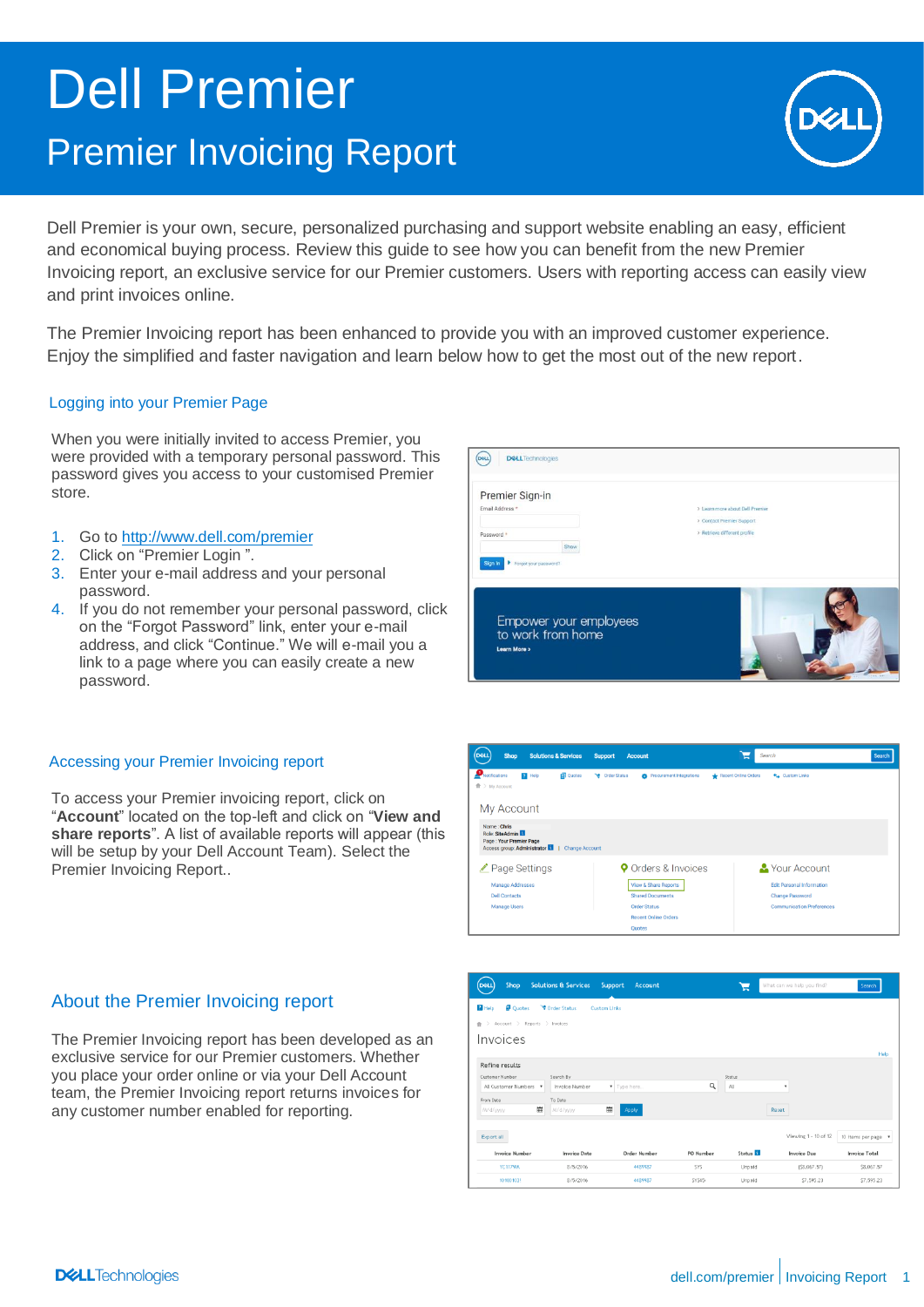#### **Retrieving your invoices in one click**

The Premier invoicing report allows you to find invoices easier than before -The simplified and faster navigation provides you with a much more robust experience.

Filtering options now enable you to find invoices by Customer number, Search By, Status of the invoice, Date range (from/to).

1- **Customer Number** displays the customer number(s) associated to your Company's Premier Webpage. If you are missing a Customer Number from this list, please contact your Dell Sales Account Team to have it enabled for you.

2- **Search by** allows you to retrieve your invoice(s) by Invoice number, Dell order Number or PO number. 3- **Status** gives you the ability to filter by invoice status (paid vs unpaid)

4- You may refine your search by selecting **a date range**.

When you are ready, just click Apply to view the list of available invoices.

#### **Available information**

You should have access to all of your invoices linked to a customer number. Order invoices will be available once your order has been shipped and the Order Status shows "Shipped" or "Delivered."

The default columns for Premier invoicing report are:

1- **Invoice Number** provides you with a clickable invoice number link, which returns the electronic certified copy of the invoice.

2- **Invoice Date** is the date when the order was invoiced.

3- **Order Number**: click on any order number to view order details.

4- **PO number** is the purchasing order refere

#### **Retrieving a certified copy of the invoice**

The clickable invoice number link (1) allows you to access the electronic certified copy of the invoice in a PDF format and download it easily (8). If tracking information is available the "Waybill Number" link (9) allows you to expand order details.

#### **Exporting the report**

You can easily download your invoice report in a CSV format by clicking the Export all button.



| Shop<br><b>DEL</b>                     | <b>Solutions &amp; Services</b>                    | Support<br>Account  |                  | ь                    | What can we help you find?       | Search                          |
|----------------------------------------|----------------------------------------------------|---------------------|------------------|----------------------|----------------------------------|---------------------------------|
| 目 Quotes<br><b>R</b> Help              | <b>V</b> Order Status<br>÷,                        | <b>Custom Links</b> |                  |                      |                                  |                                 |
| Account > Reports > Invoices<br>슈<br>> |                                                    |                     |                  |                      |                                  |                                 |
| Invoices                               |                                                    |                     |                  |                      |                                  |                                 |
|                                        |                                                    |                     |                  |                      |                                  | Help                            |
| <b>Refine results</b>                  |                                                    |                     |                  |                      |                                  |                                 |
| <b>Customer Number</b>                 | Search By<br>$\checkmark$<br><b>Invoice Number</b> | V Type here         | ۹                | <b>Status</b><br>All | $\checkmark$                     |                                 |
| From Date                              | <b>To Date</b>                                     |                     |                  |                      |                                  |                                 |
| M/d/yyyy                               | 量<br>M/d/yyyy                                      | 旨<br>Apply          |                  | Reset                |                                  |                                 |
|                                        |                                                    |                     |                  |                      |                                  |                                 |
| <b>Export all</b>                      | V.                                                 | 3                   | 4                | 5                    | Viewing <b>4mail</b> of 836<br>6 | $\checkmark$<br>10 iten<br>page |
| <b>Invoice Number</b>                  | <b>Invoice Date</b>                                | <b>Order Number</b> | <b>PO Number</b> | <b>Invoice Due</b>   | Status <sup>II</sup>             | <b>Invoice Total</b>            |
| <b>XK1K3KR</b>                         | 9/7/2016                                           | 1223474             | 201701354        | \$25,941.30          | Unpaid                           | \$25,941.30                     |
| XK1JXT96                               | 9/7/2016                                           | 1223474             | 201701354        | \$2,539.20           | <b>Unpaid</b>                    | \$2,539.20                      |
| XK1JXT9                                | 9/7/2016                                           | 1223474             | 201701354        | \$1,115.25           | <b>Unpaid</b>                    | \$1,115.25                      |

5- **Invoice Due** indicates the partial/full amount due for the invoice

6- **Status** provides you with the invoice status (paid vs unpaid)

7- **Invoice Total** is the total amount of the invoice.